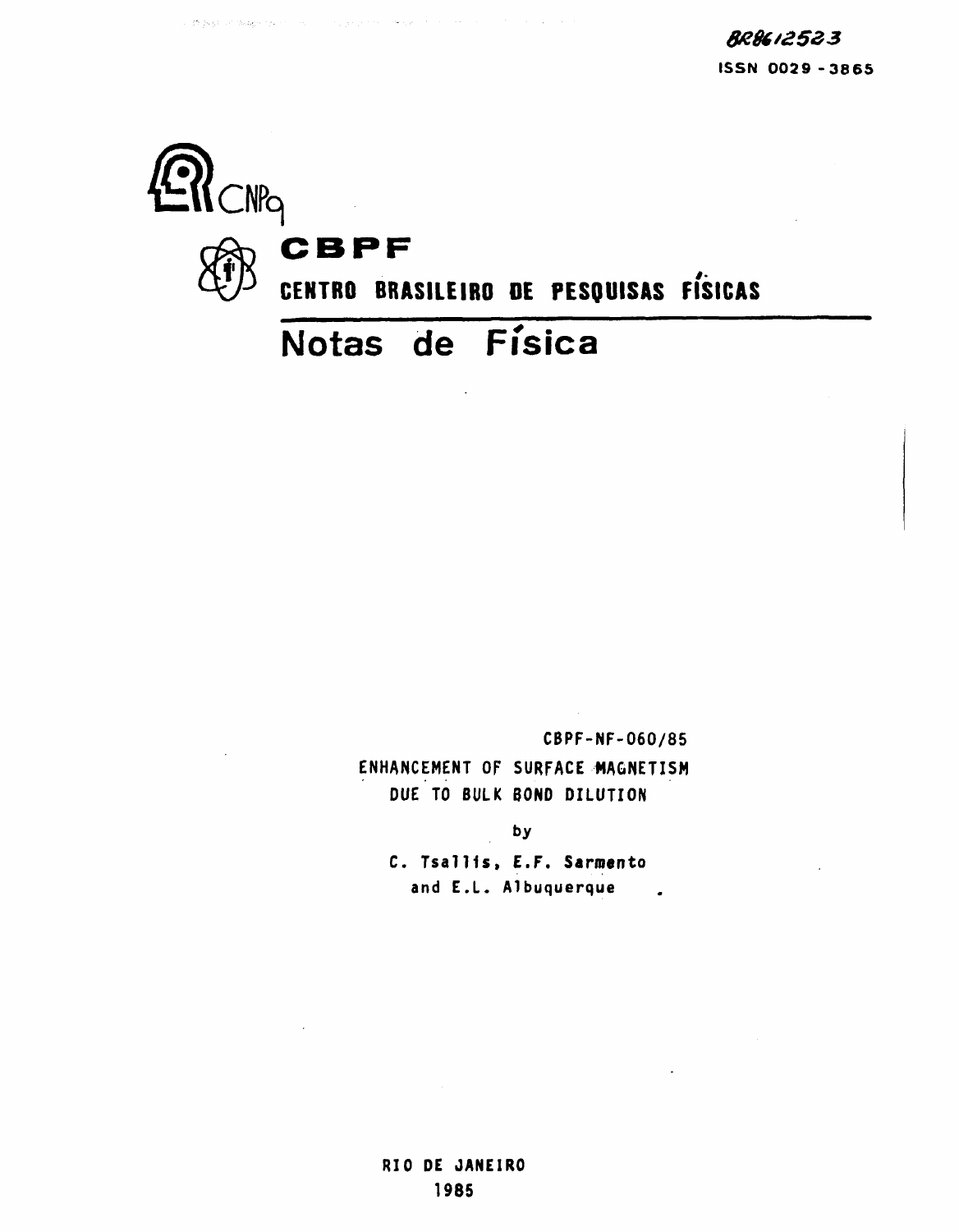NOTAS DE FÍSICA é uma pré-publicação de trabalho **original em Fisica**

 $\mathcal{L}^{\mathcal{L}}$ 

 $\sim$   $\sim$ 

**NOTAS DE FlSICA is a preprint of original works un published in Physics**

Pedidos de cópias desta publicação devem ser envi<u>a</u> **dos aos autores ou a:**

**Requests for copies of these reports should be addressed to:**

> **Centro Brasileiro de Pesquisas Fisicas Area de Publicac,oes P.ua Dr. Xavier Sigaud, 150 - 49 andar 22.290 - Rio de Janeiro, RJ BRASIL**

> > $\mathbf{r}$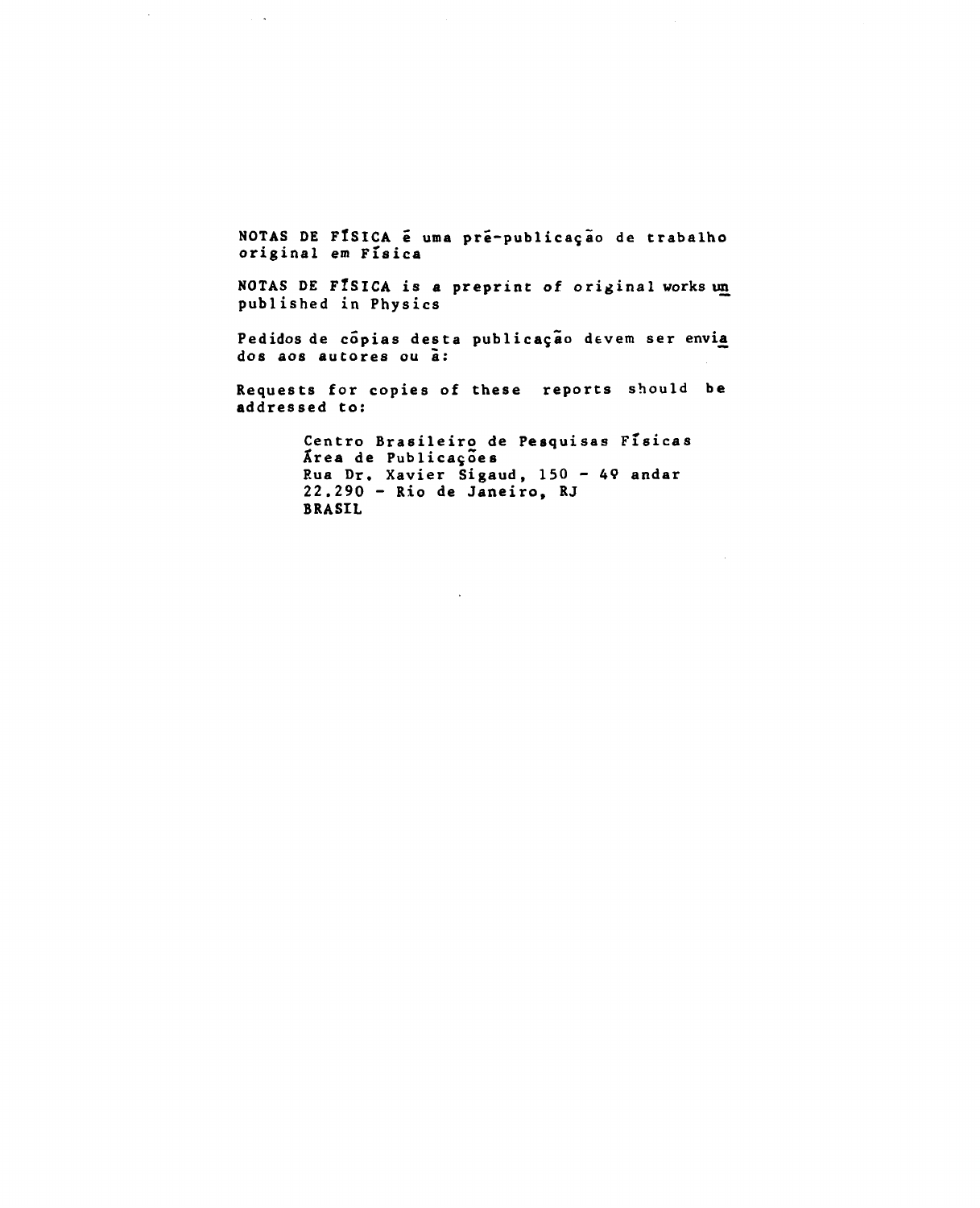**CBPF-NF-060/85 ENHANCEMENT OF SURFACE MAGNETISM DUE TO BULK BOND DILUTION**

**by C. Tsaliis<sup>1</sup>, E.F. Sarmento<sup>2</sup> and E.L. Albuquerque<sup>3</sup>**

**'Permanent address: Centro Brasiieiro de Pesquisas FTsicas - CNPq/CBPF Rua Dr. Xavier Sigaud, 150 22290 - Rio de Janeiro\* RJ - Brasil topartamento de FTsica, Un1vers1dade Federal de Alagoas 57000 - Macelo, A1 - BrasH tapartamento de FTsica, Uo1vers1dade Federal do Rio Grande do Norte S9000 - Natal, RN - Brasii Centre de Recherches sur les Tris Basses Temperatures, CNRS, B.P. 166 X, 38042 - SRE.NOBLE Cedex, FRANCE**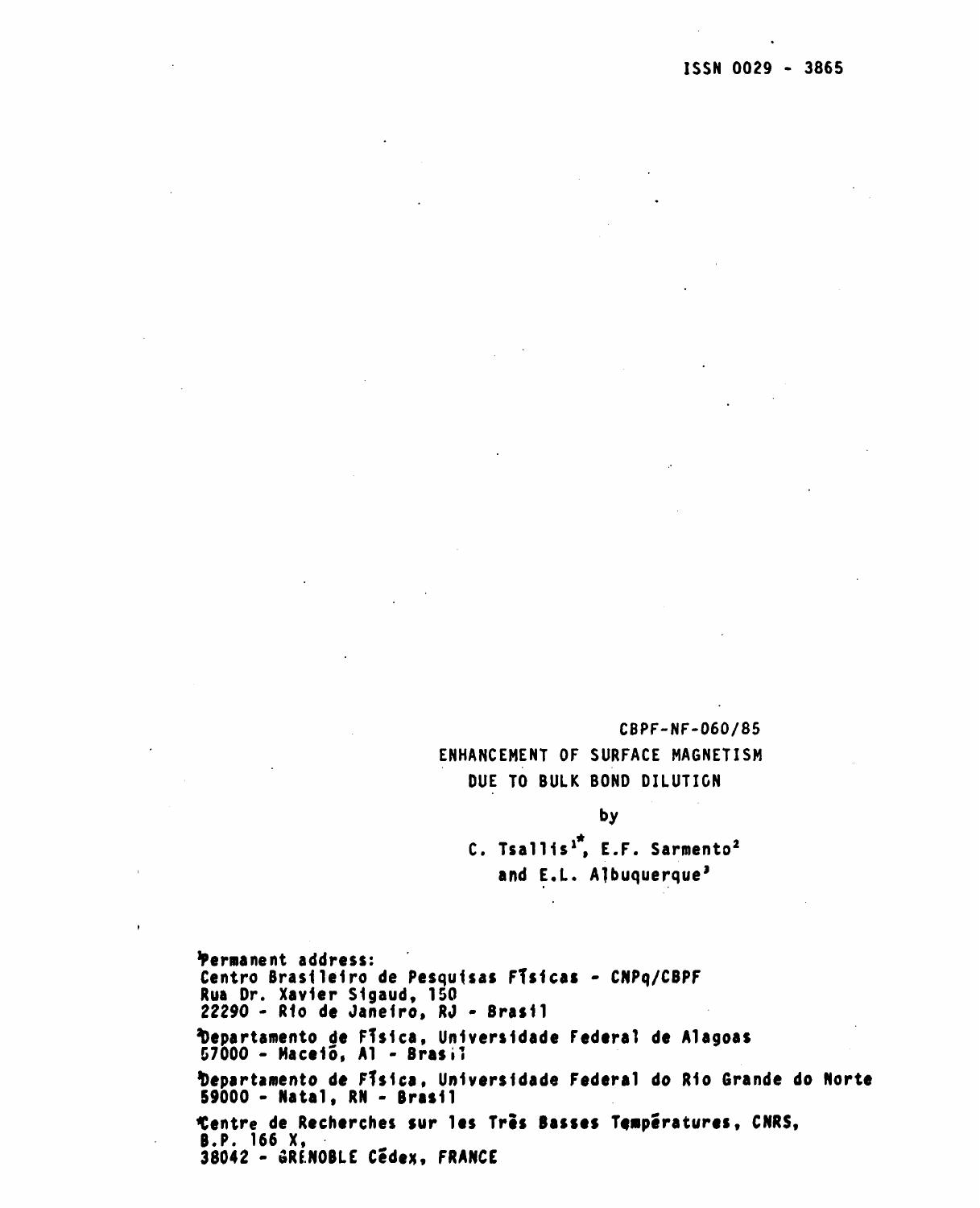# ABSTRACT

Within a renormalization group scheme, was discuss the phase diagram of a semi-infinite simple cubic Ising ferromagnet, which arbitrary surface and bulk coupling constants, and including possible dilution of the bulk bonds. We obtain that dilution makes easier the appearance of surface magnetism in the absence of bulk magnetism. ( $\hat{k}$ u/ $\hat{l}$ we)

**Key-words: Surface magnetism; Phase diagram; Random magnetism; Renormalization group.**

 $-\lambda$ -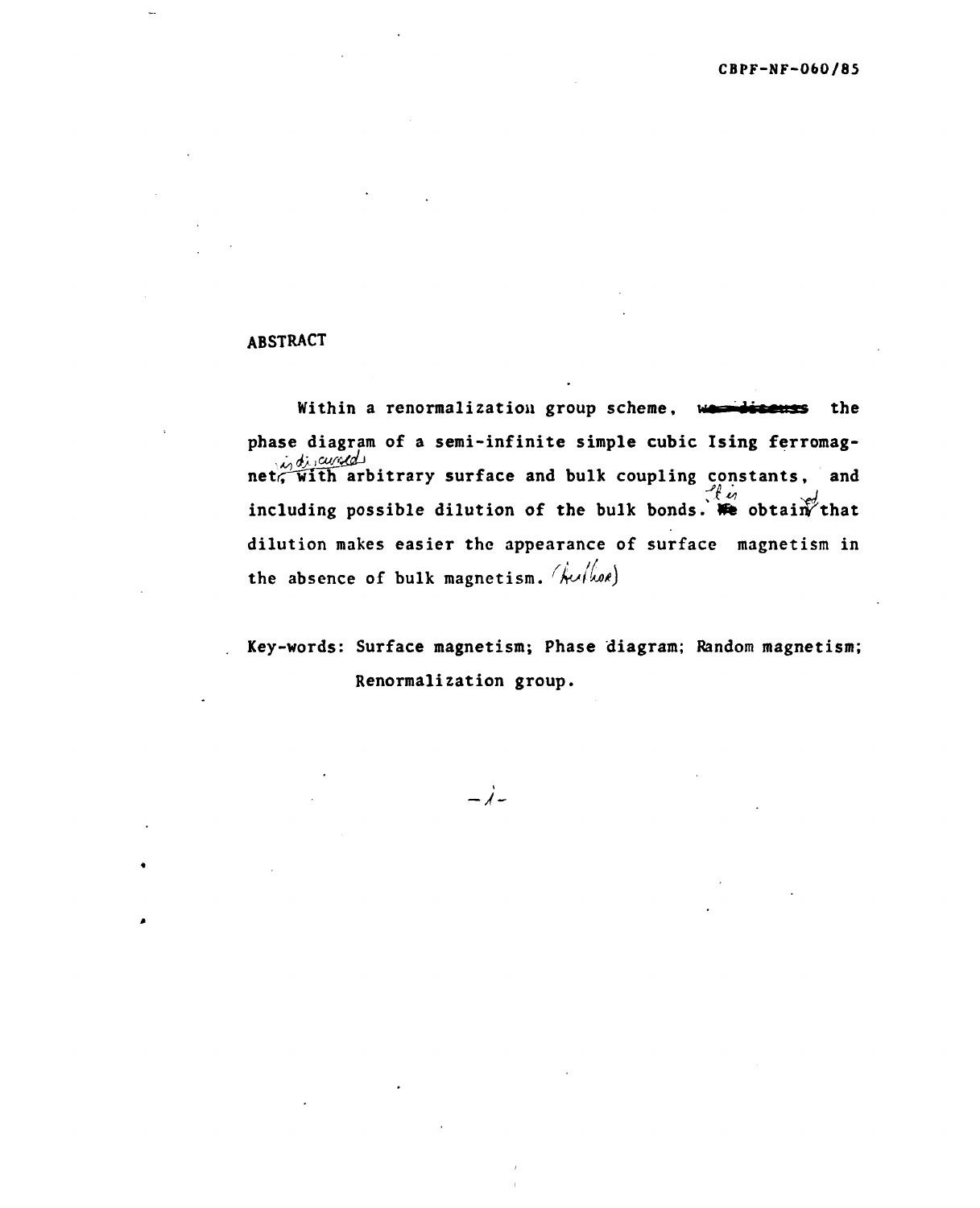## **I INTRODUCTION**

**Surface magnetism is an interesting problem which, during recent years, has received both theoretical and experimental** attention; see Ref. [1] for a review. A very simple model to **study is the spin 1/2 Ising ferromagnet in a semi-infinite sim pie cubic lattice with a (1,0,0) free surface. The surface and** bulk coupling constants (respectively  $J_c$  and  $J_R$ ) are not nec**essarily equal; furthermore a (quenched) concentration (l~Pg) of the bulk bonds might be absent. The reason for including bulk bond dilution it that, as already remarked some time ago [2j» it enhances surface magnetism. To be more explicit, the** phase diagram (in the  $(k_B T/J_B, J_S/J_B, p_B)$  space for instance) presents three phases, namely the paramagnetic (P), bulk fer-**A.omagne.£ic (BF; both bulk and surface non-vanishing magnetiza** tions) and surface ferromagnetic (SF; finite surface but van**ishing bulk magnetizations) ones. All three phases join at a multicritical line. We intend to (qualitatively) show, within a simple Migdal-Kadanoff-like real-space renormalization-group** (RG) framework which extends a recently developed one [3], that **the location of this multicritical line is such that the ap**pearance (and therefore the experimental observation) of sur**face magnetism is made easier through bulk bond dilution**  $(i.e., decrease of  $p_R$ ).$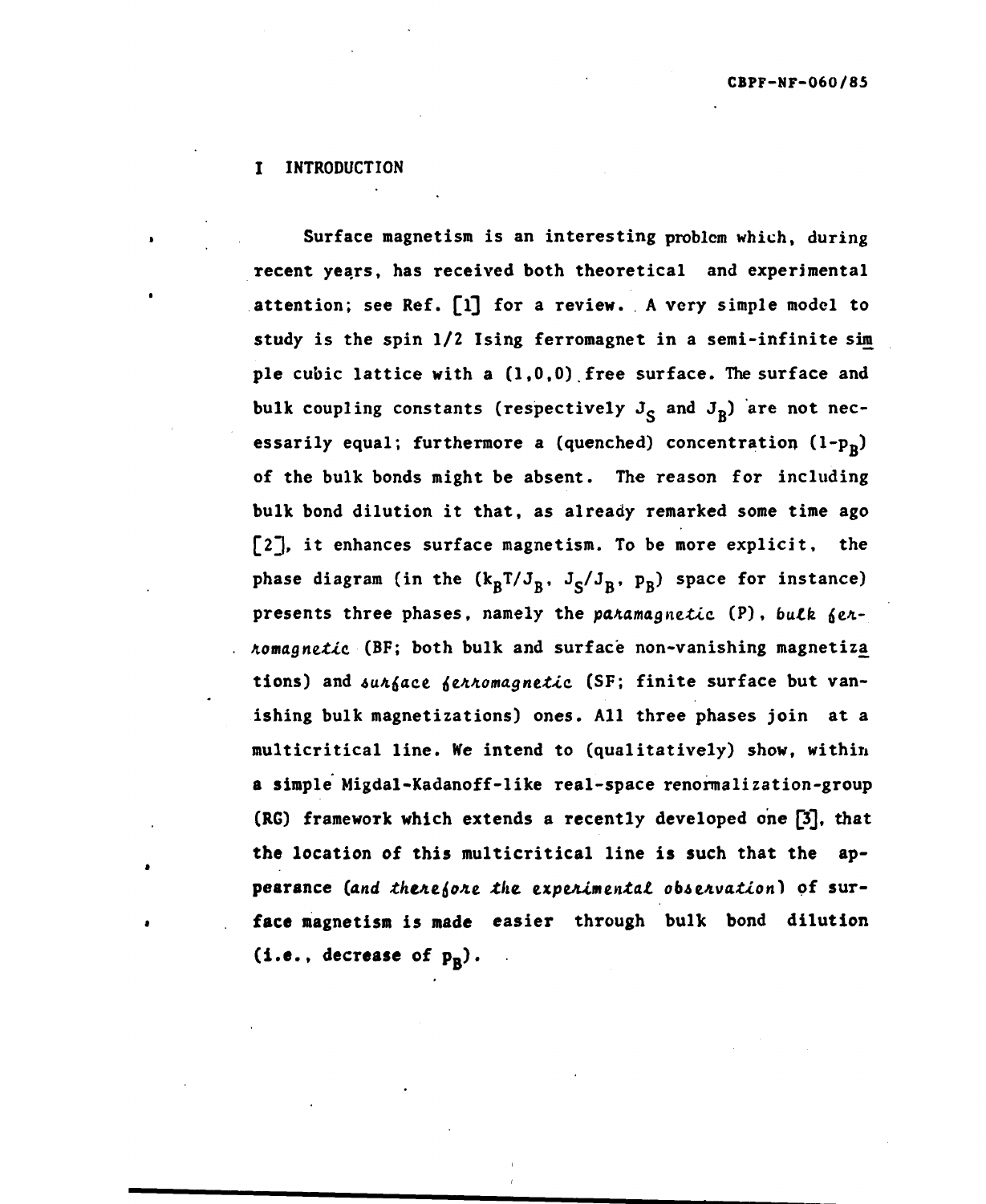## **II MODEL AND FORMALISM**

We consider the following lsing Hamiltonian:

$$
\mathbf{M} = -\sum_{\mathbf{i},\mathbf{j}} \mathbf{J}_{\mathbf{i}\mathbf{j}} \sigma_{\mathbf{i}} \sigma_{\mathbf{j}} \qquad (\sigma_{\mathbf{i}} = \pm 1, \mathbf{V} \mathbf{i}) \tag{1}
$$

**where li.j) run over all pairs of first-neighbouring sites on a semi-infinite simple cubic lattice with a (1,0,0) free sur face.** J<sub>i</sub> equals J<sub>S</sub>  $\geq$  0 when *both* sites belong to the surface, **and obeys, otherwise, the following distribution law:**

$$
P_B(J_{ij}) = (1-p_B)\delta(J_{ij}) + P_B\delta(J_{ij} - J_B)
$$
 (2)

with  $J_B > 0$  and  $0 \le p_B \le 1$ . Let us introduce a convenient var iable ([4] and references therein), namely  $t_{ij} \equiv \tanh (J_{ij}/k_BT)$ . **T being the temperature. Consequently the model probability laws can be rewritten as follows:**

$$
P_S(t_{ij}) = \delta(t_{ij} - t_S)
$$
 (3)

**and**

$$
P_{B}(t_{ij}) = (1 - p_{B})\delta(t_{ij}) + p_{B}\delta(t_{ij} - t_{B})
$$
 (4)

where  $t_S$  and  $t_B$  respectively correspond to  $J_S$  and  $J_B$ .

To construct the RG recursive relations (in the  $(t_B, t_S, p_B)$ **space) we follow along the lines of Ref. £3] and renormalize the clusters indicated in Fig. 1 into single (surface and bulk)**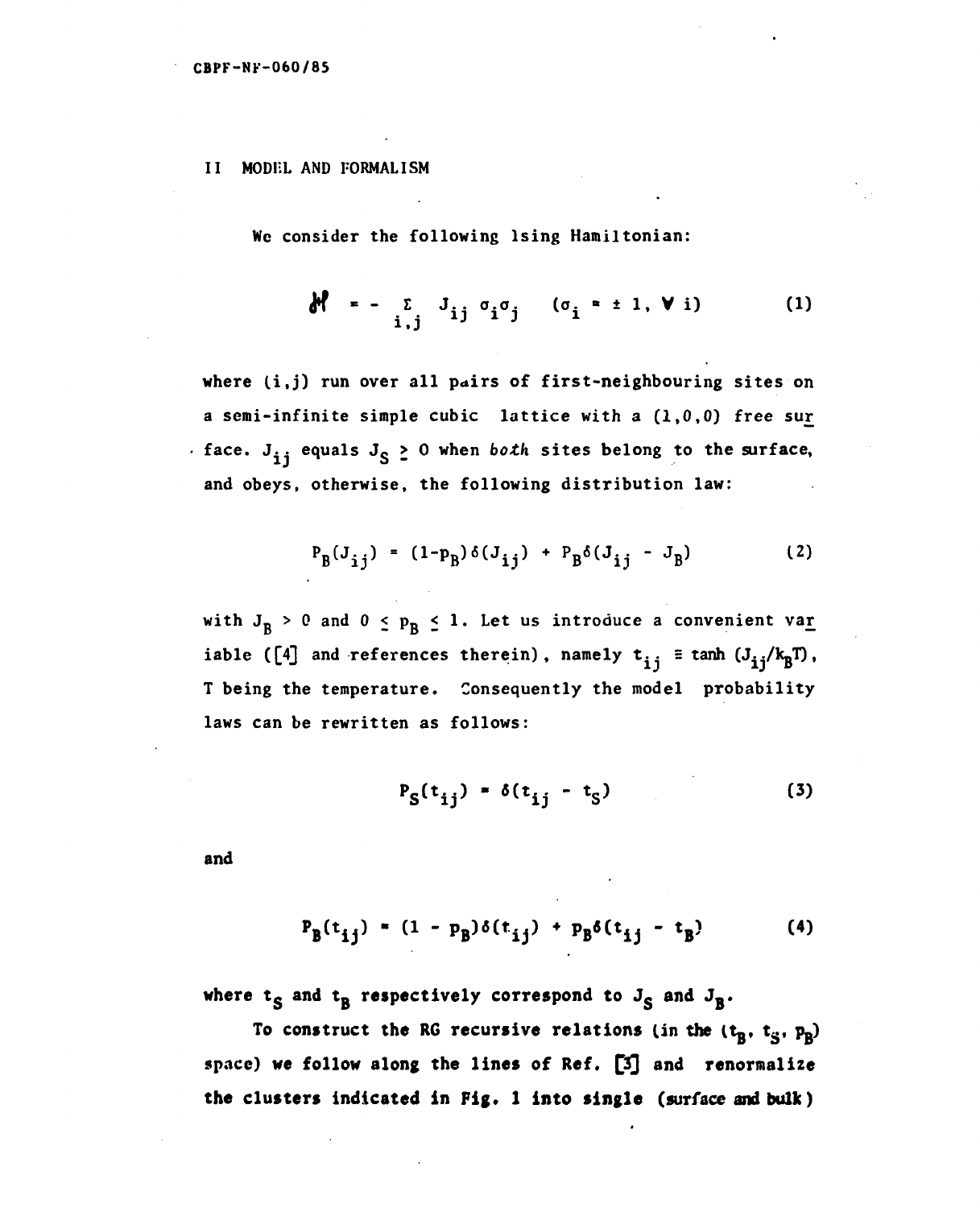**bonds. The terminal nodes of the surface cluster (Fig.l(a)) lay on the free surface. The probability laws corresponding to series arrays of 3 surface and 3 bulk bonds respectively are**  $\delta(t_{1,i}-t_{c}^{j})$  and  $(1-p_{b}^{j})\delta(t_{i,i})+p_{b}^{j}\delta(t_{i,i}-t_{b}^{j})$ , where we have used the **series algorithm**  $t_{series} = t_1 t_2$  **[4],**  $t_1$  **and**  $t_2$  **being arbitrary** values. By also using the parallel algorithm t<sub>parallel</sub>  $(t_1 + t_2)$  /  $(1 + t_1t_2)$  [4], we obtain the probability laws  $P_S$ and  $\overline{P_B}$  respectively associated with the cluster of Fig. 1(a) **and that of Fig. l(b). They are given by**

$$
\overline{P_S} (t_{ij}) = \sum_{m=0}^{3} {3 \choose m} (1 - p_B^3)^{s - m} p_B^{s m} \delta(t_{ij} - t_S^{(m)})
$$
(5)

**with**

$$
\sum_{S}^{(m)} = \frac{1 - \left[\frac{1 - t_{S}^{3}}{1 + t_{S}^{3}}\right] \left[\frac{1 - t_{B}^{3}}{1 + t_{B}^{3}}\right]^{m}}{1 + \left[\frac{1 - t_{S}^{3}}{1 + t_{S}^{3}}\right] \left[\frac{1 - t_{B}^{3}}{1 + t_{B}^{3}}\right]^{m}}
$$
(m = 0, 1, 2, 3) (6)

**and**

$$
\overline{P_B} (t_{ij}) = \sum_{n=0}^{9} {5 \choose n} (1-p_B^2)^{n-2} p_B^{10} \delta(t_{ij} - t_B^{(n)})
$$
 (7)

**with**

$$
\begin{array}{ccc}\n & 1 - \left[ \frac{1 - t_0^2}{1 + t_0^2} \right]^{n} \\
& \left[ \frac{1 - t_0^2}{1 + t_0^2} \right]^{n} \\
& & \left[ \frac{1 - t_0^2}{1 + t_0^2} \right]^{n}\n\end{array}\n\qquad (n = 0, 1, 2, \ldots, 9)\n\qquad (8)
$$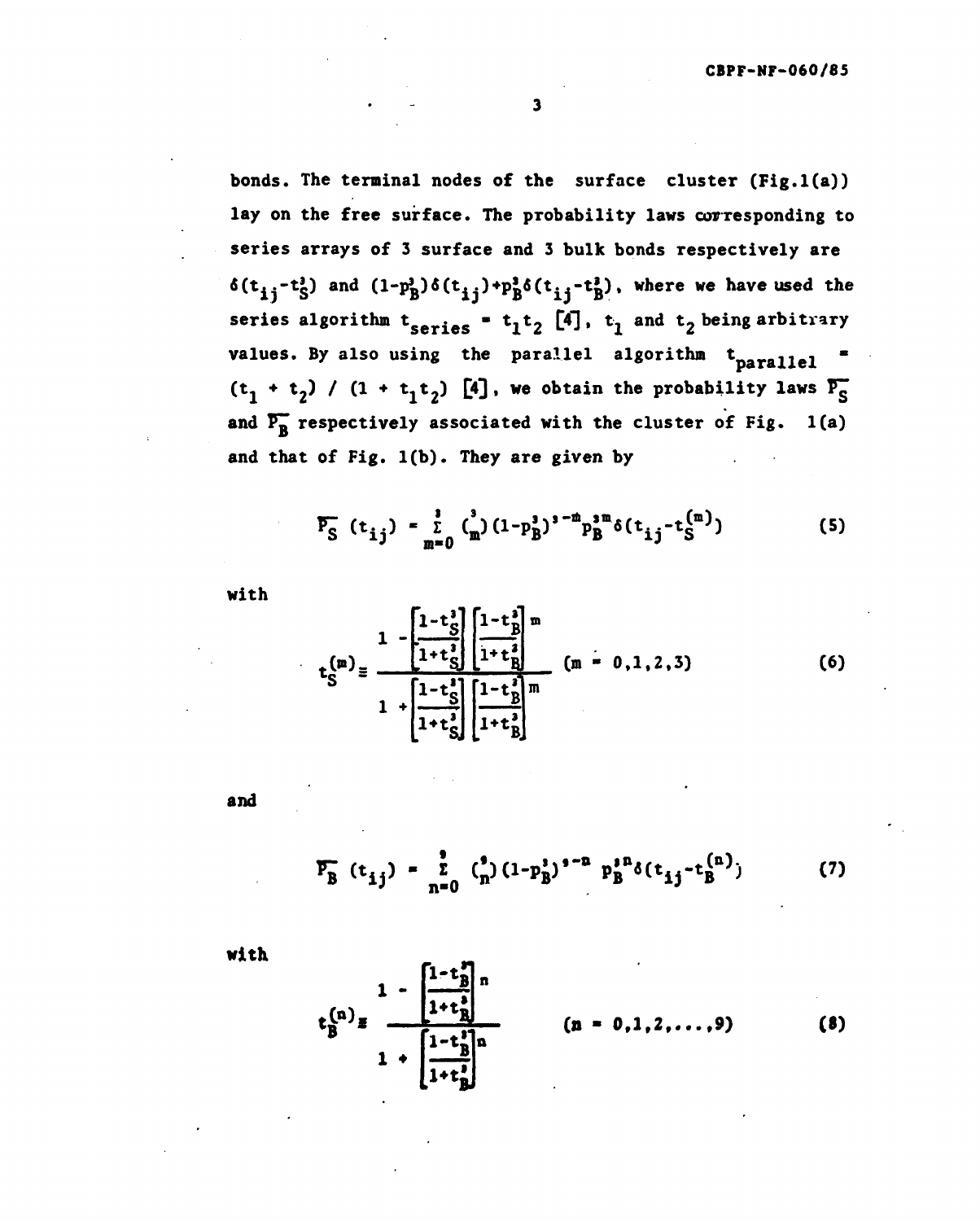As we see, none of  $\overline{P^S_S}$  and  $\overline{P^B_B}$  is binary, and they become more and more complex through successive renormalizations. We can either follow the distributions until arrival to invariant forms, or more simply (and without appreciable loose of efficiency, as already quite well known), approximate them by renor malized binary laws, namely.

$$
P_S'(t_{ij}) = \delta(t_{ij} - t_S')
$$
 (9)

and

$$
P'_{B}(t_{ij}) = (1-p'_{B})\delta(t_{ij}) + p'_{B}\delta(t_{ij} - t'_{B})
$$
 (10)

where  $t_k^1$ ,  $t_s^1$  and  $p_B^1$  are to be found. To determine them, we im pose preservation of the first momenta, more precisely

$$
\langle t_{ij} \rangle_{P_S'} = \langle t_{ij} \rangle_{\overline{P_S}} \tag{11}
$$

$$
\langle t_{ij} \rangle_{P_B^1} = \langle t_{ij} \rangle_{P_B} \tag{12}
$$

**and**

$$
\langle t_{ij}^2 \rangle_{P_B^{\dagger}} = \langle t_{ij}^2 \rangle_{P_B^-}
$$
 (13)

**These equations** immediately **yield** explicit **RG recursive** relations, i.e.  $(t_B^t, t_S^t, p_B^t)$  as function of  $(t_B^t, t_S^t, p_B^t)$ . The **corresponding flow diagram determines the criticality of the model.**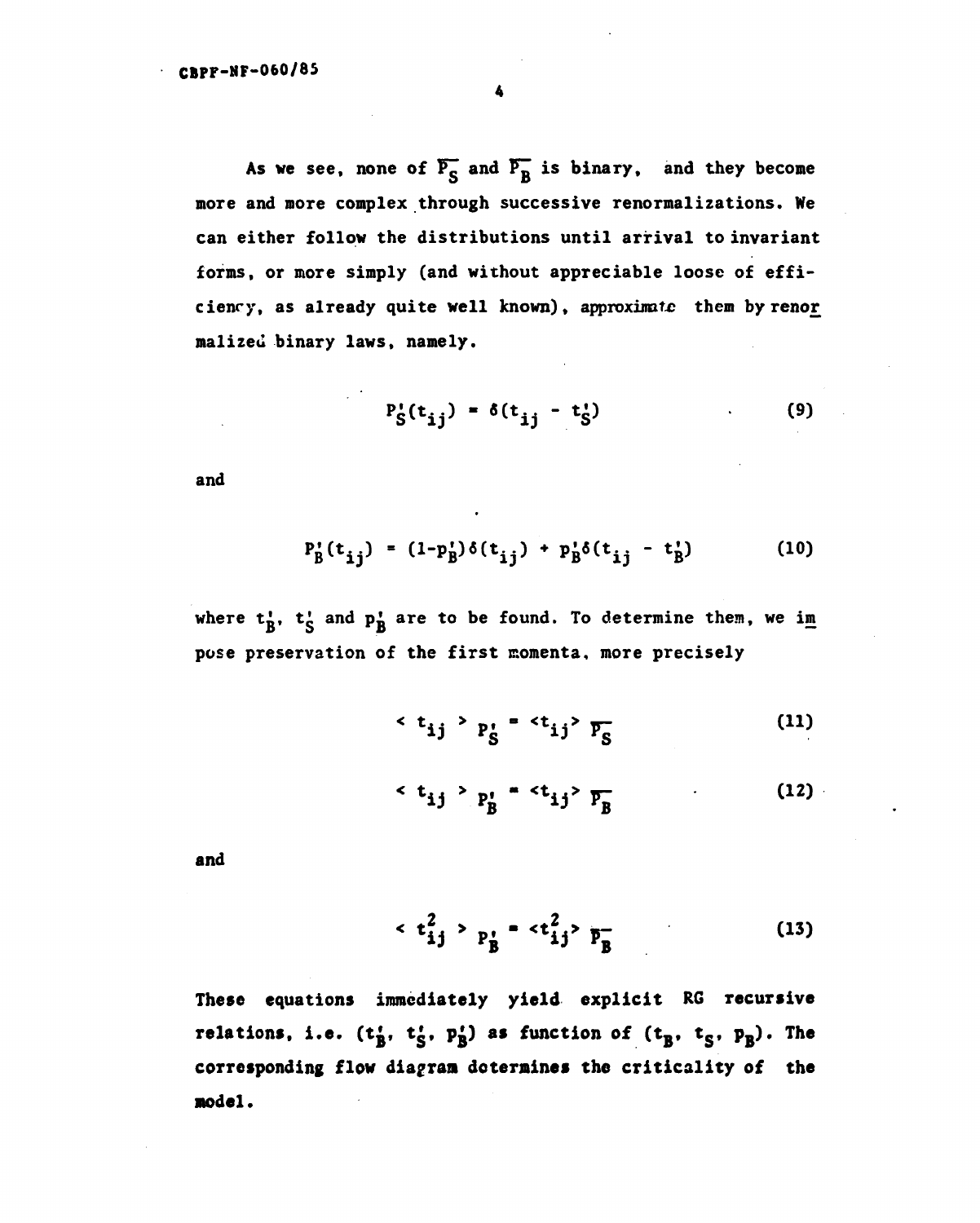### **III** RESULTS AND CONCLUSION

The RG flow determined by Eqs. (11)-(13) exhibits 3 triv ial (fully stable) fixed points, namely  $(t_B, t_S, p_B) = (0,0,0), (1,1,1)$ and  $(0,1,1)$ , respectively characterizing the P, BF and SP phases. Several unstable fixed points are also present. Typical cuts of the phase diagram are indicated in Figs. 2  $[(t_B, t_S, p_B)$  space] and 3  $[(k_B T/J_B, J_S/J_B, p_B)$  space]. Also we have represented in Fig. 4 the  $p_R$  -dependence of  $J_S^{\mathbf{x}}/J_B$ , value which corresponds to the multicritical point where all three phases join, i.e. the value of  $J_S/J_R$  above which magnetically ordered surface is pos sible even if the bulk is disordered.  $J_S^{\mathbf{X}}/J_B$  monotonously decreases when  $p_B$  decreases and vanishes for  $p_B^{\mathbf{x}}$ , the simple cubic lattice bond percolation critical concentration. In other words, as already announced, bulk dilution indeed enhances sur  $face$  magnetism; the effect is quite abrupt while approaching, by above, the bulk percolation threshold.

One of us (C.T.) acknowledges warm hospitality received at the CRT8T/CNRS, **where** the present **work was** concluded.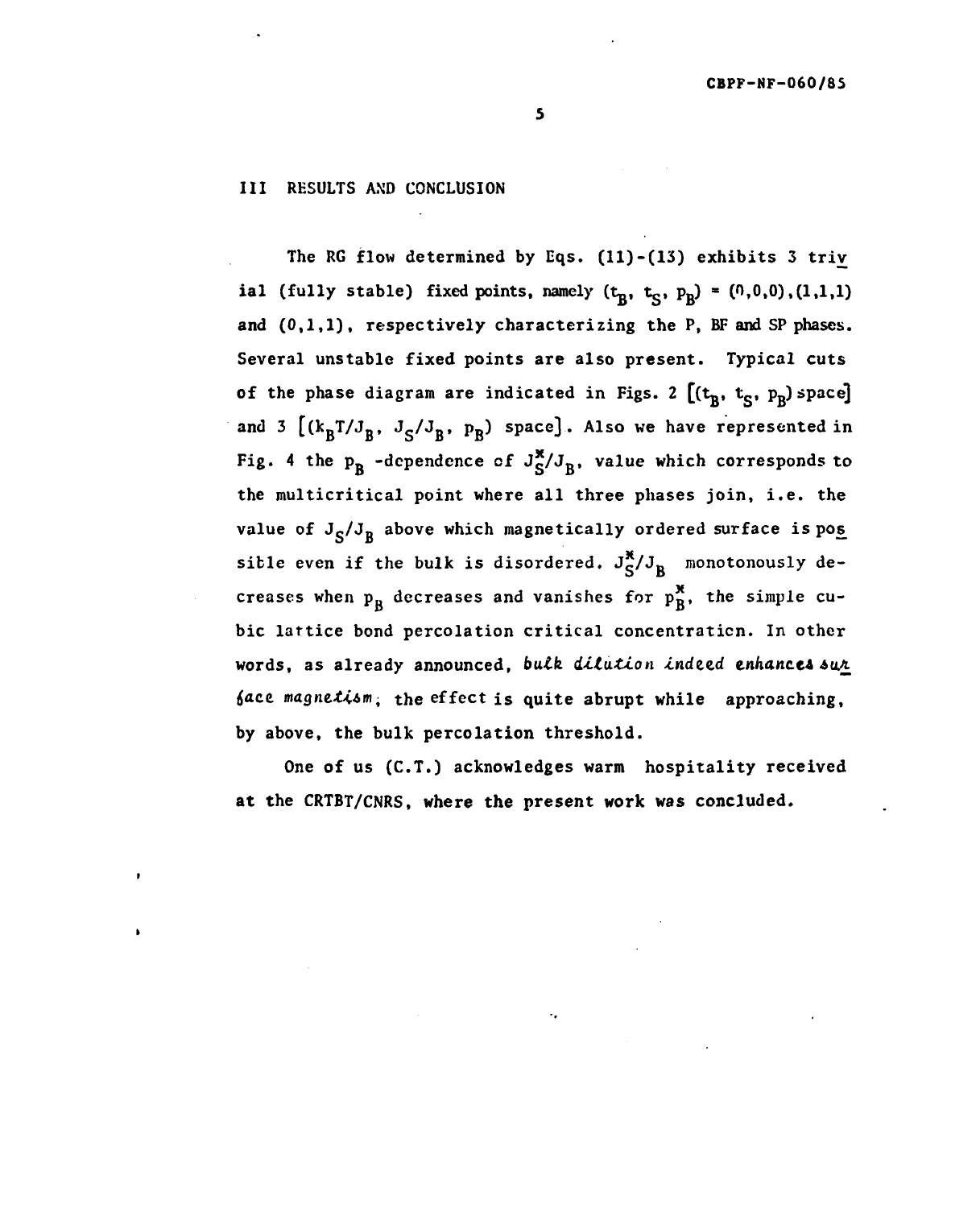**REFERENCES**

- [1] K. Binder, in "Phase Transitions and Critical Phenomena", **ed. C. Domb and J.L. Lebowitz, vol . 8 (Academic Press, 1983).**
- **[2] A.R. Ferchmin and W. Maciejewski, J. Phys. C12, 4311 (1979).**
- [3] C. Tsallis and E.F. Sarmento, J. Phys. C18, 2777. (1985).
- **[4] C. Tsallis and S.V.F. Levy, Phys. Rev. Lett. £7, 950 (1981).**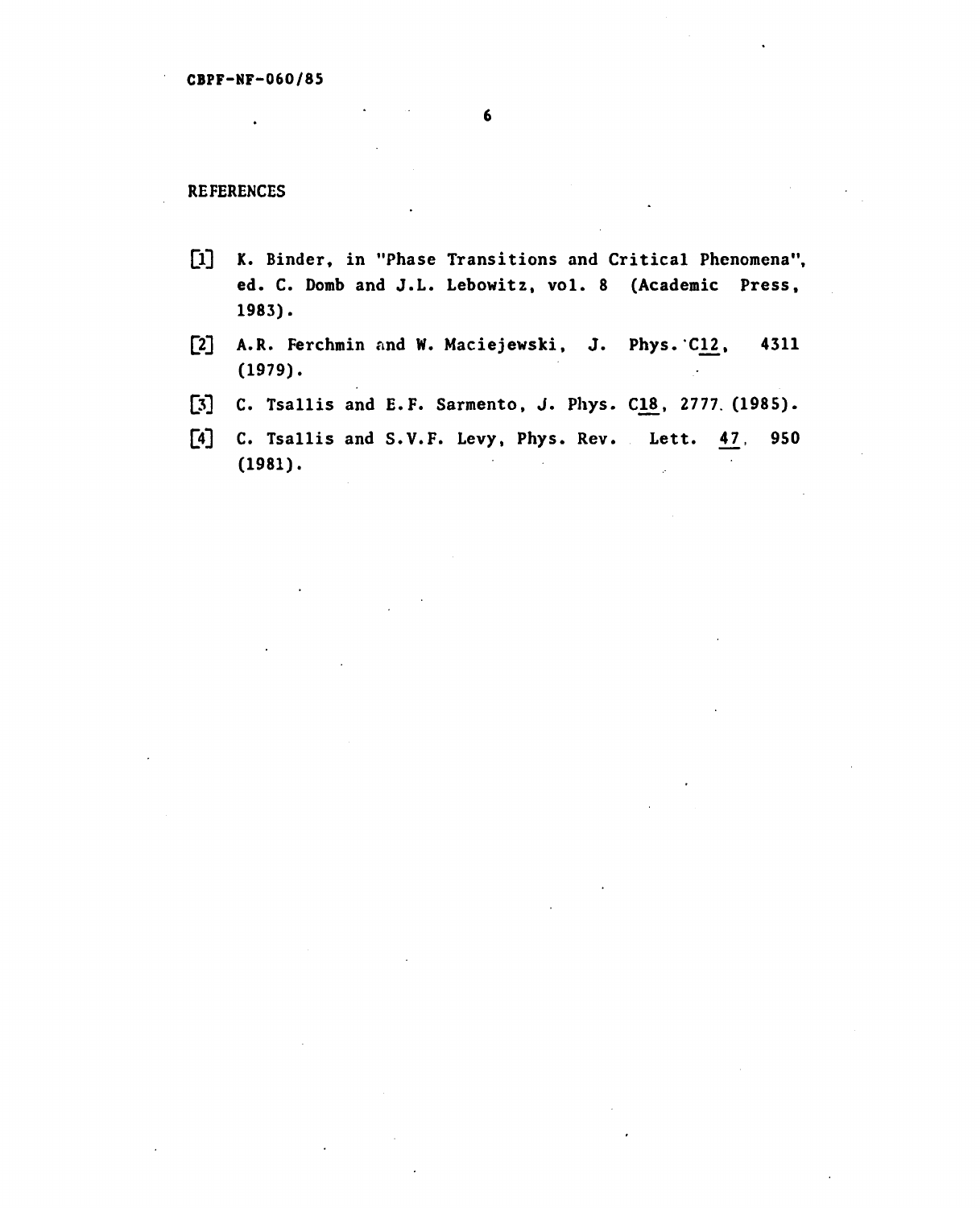# CAPTION FOR FIGURES

Fig. 1: RG cluster transformations for the surface (a) and bulk (b) bonds.  $\bullet$  and O respectively represent inter nal and terminal nodes.

The RG linear expansion factor equals 3.

- Fig. 2: (a) RG flow diagram for  $p_R = 1$ . P, BF and SF respectively represent the para-, bulk ferro-, and surface ferromagnetic phases. The dashed lines are indicative. (b) Fixed  $p_B$  cuts of the phase diagram (only the  $p_B = 1$  case corresponds to an invariant subspace under RG). The BF phase lays at the "right side" of the "vertical" straight line corresponding to the par ticular value of  $p_B$ . The "vertical" straight line attains the  $t_R = 1$  axis at the bulk bond percolation threshold  $(p_B - p_B^{\mathbf{x}})$ .
- $p_R$ -evolution of the phase diagram.  $T_c^B(p_R = 1)$  is the Fig.  $3:$ simple cubic pure Ising ferromagnet critical tempera
- Fig. 4:  $p_R$  dependence of the location of the multicritical point (velue of  $J_S/J_R$  above which the surface is mag **netized while the bulk is paramagnetic).**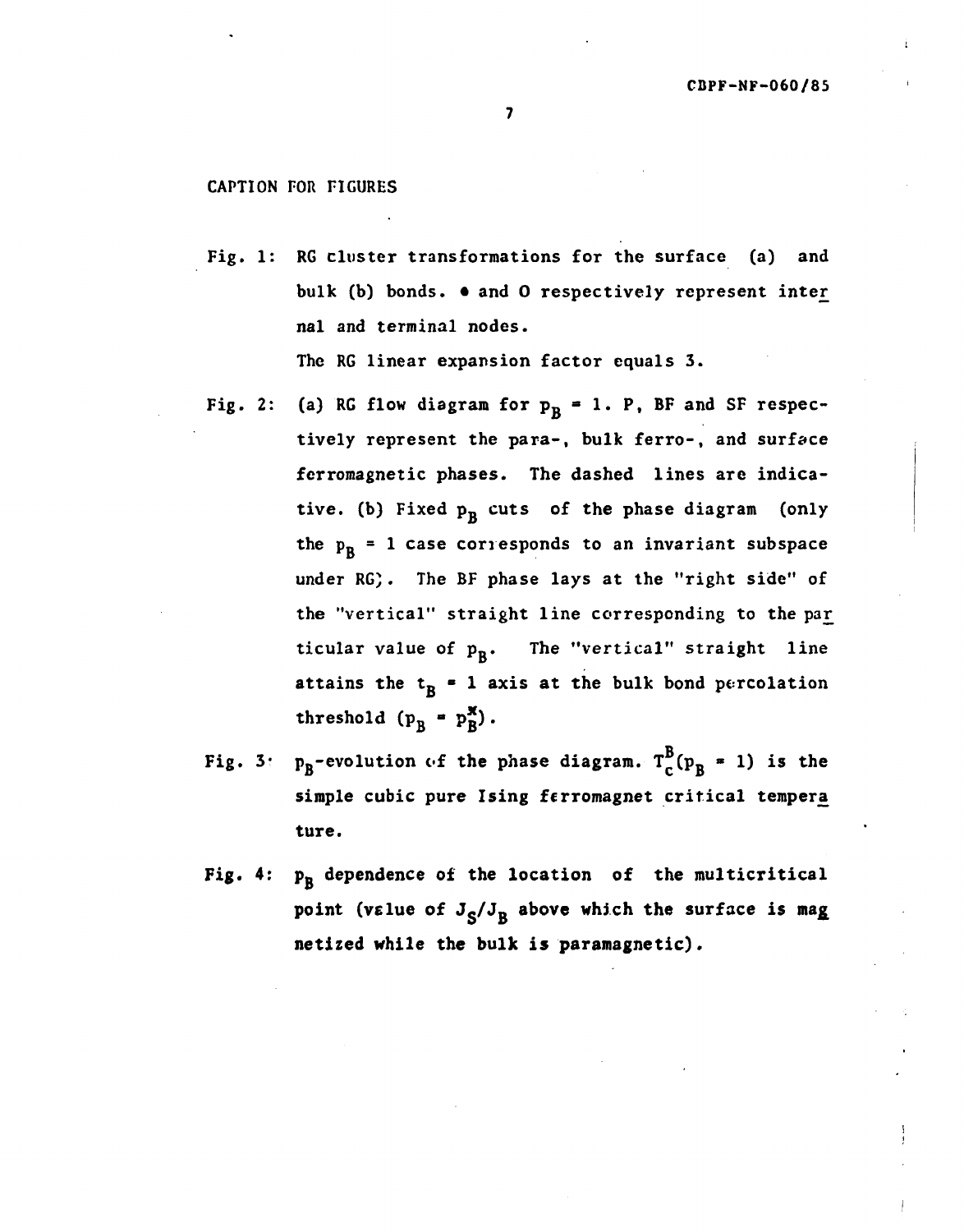$\pmb{\mathfrak{p}}$ 

 $\bar{\mathbf{r}}$ 

 $\bullet$ 



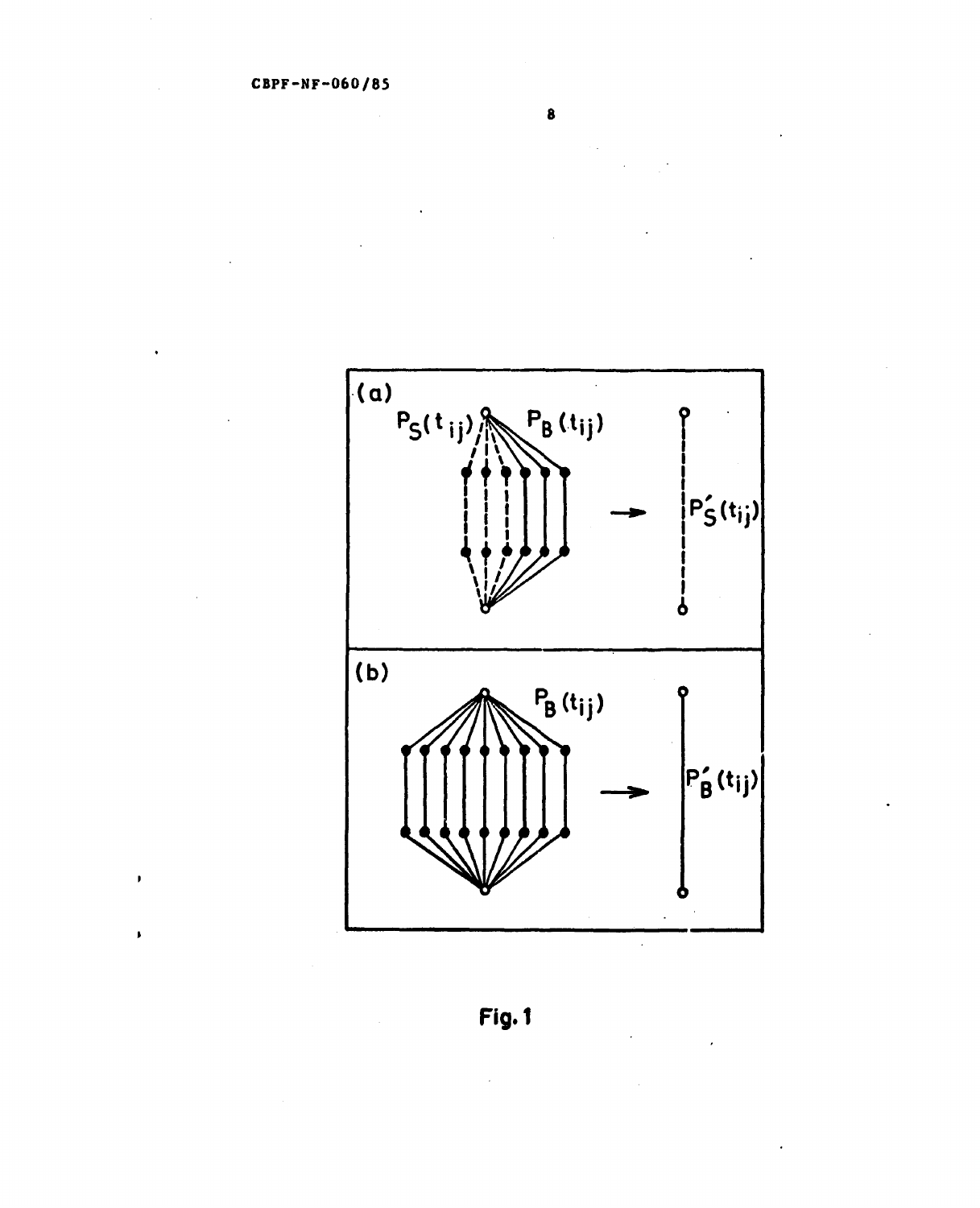Í



**Fig. 2**  $\mathbb{R}^2$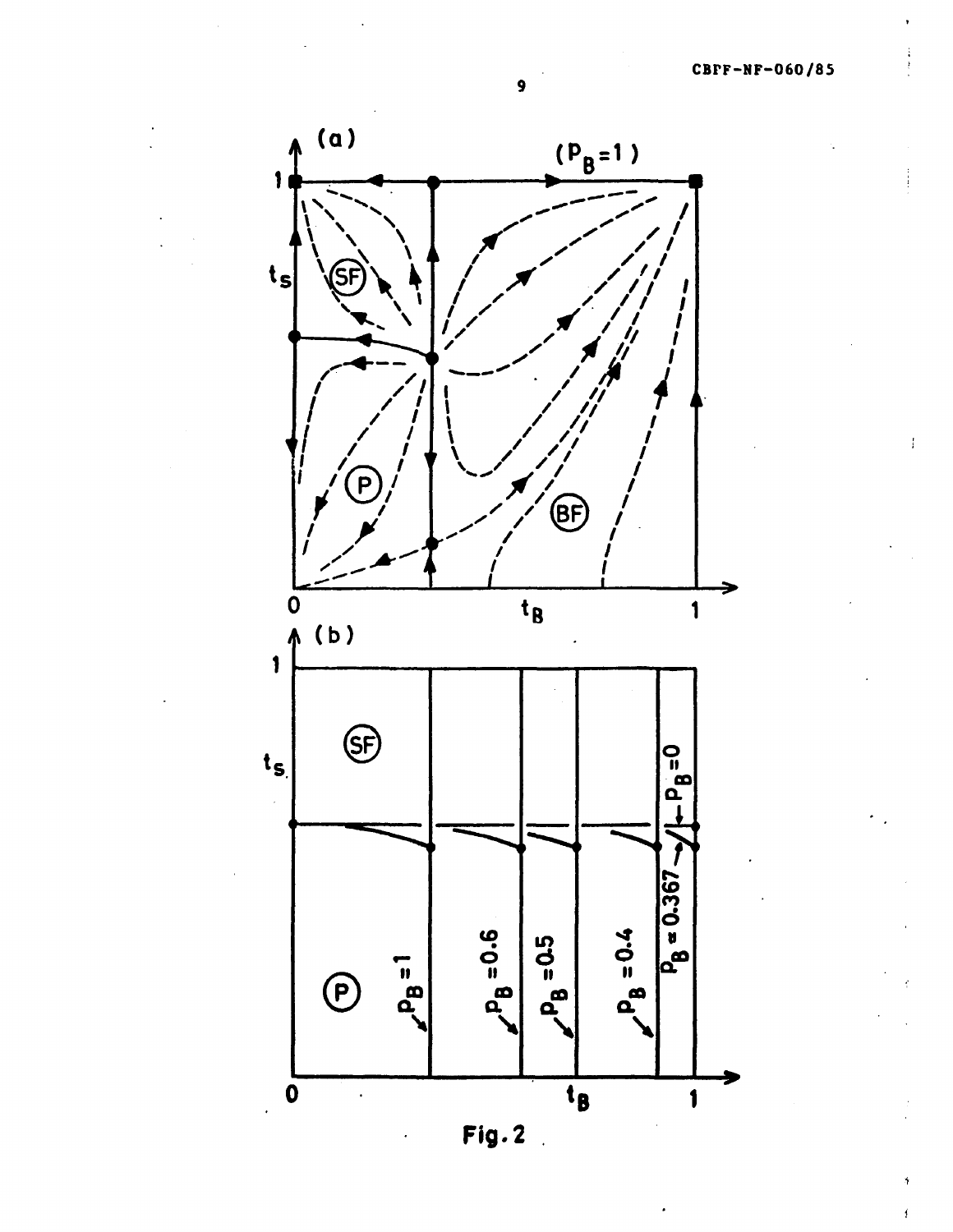Ì,





**Fig-3**

 $\pmb{\mathfrak{p}}$